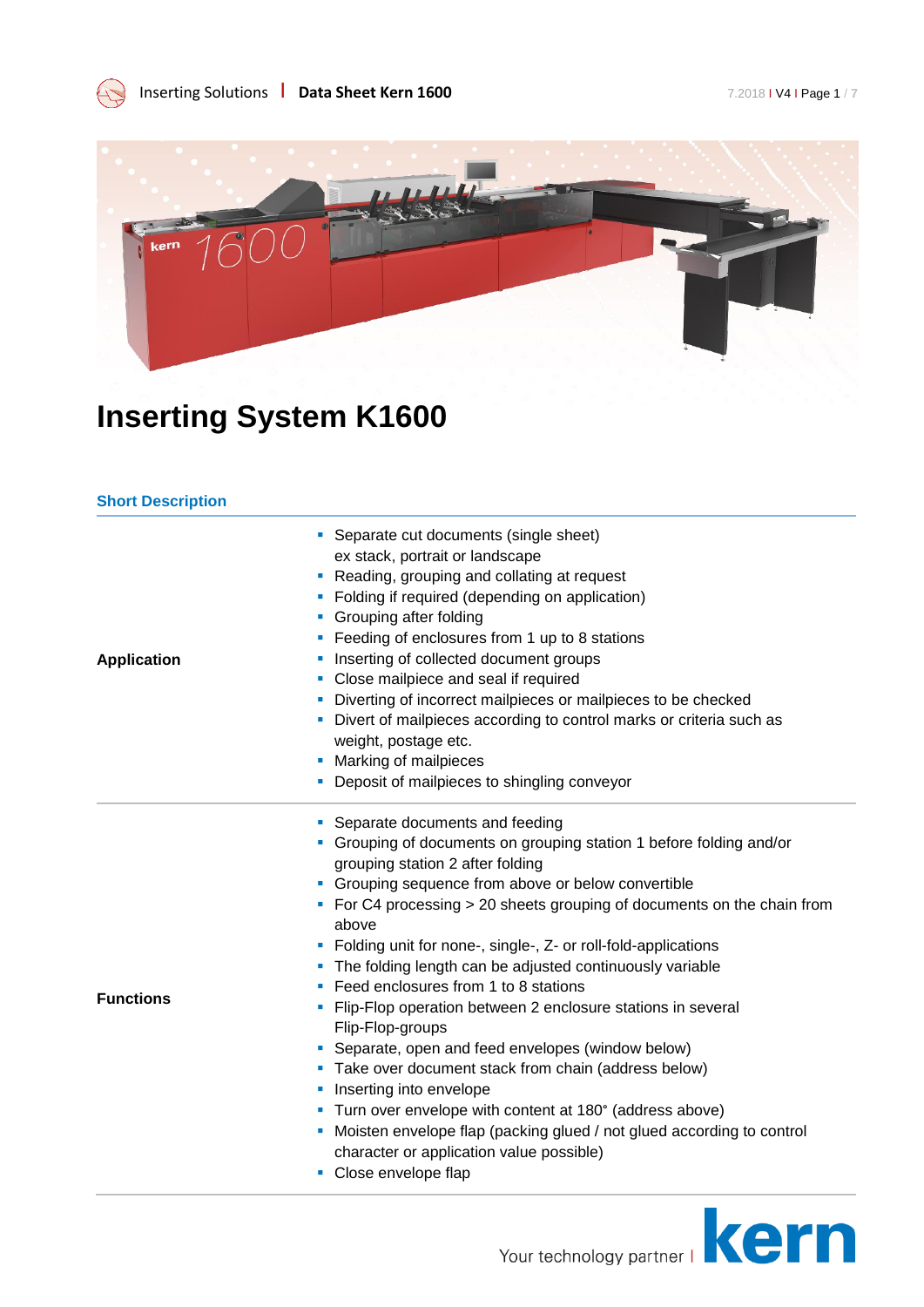#### **Short Description Functions** Divert of mailpieces according to control marks Diverting by weight: multiple weight resp. postage bins are possible **Marking of mailpieces according to control characters or criteria** such as counter or weight (option). Max. 2 marking bins **Consequent depositing to reception stack or shingling belt Equipment basic version Single sheet feeding module EFG with integrated grouping- and folding station** Sheet separator with integrated reading area Grouping station No. 1 - Folding unit for none-, single- Z- or roll fold (depending on application) - 4 pocket folding mechanism, upfoldable Without folding pockets Grouping station No. 2 - Grouping from above or below for grouping station 1 and 2 (Material for conversion to other grouping direction is included) **Feeding station module ZSMS** - Chain transport 2 feeding stations with withdrawal friction on pos. 1 and pos. 3 - Integrated control cabinet **Inserting module KV** Envelope feeding station with envelope belt Inserting unit Adjustable packing pocket for content width 210 up to 305 mm (envelope width 220 up to 353 mm) Turning device for packings (address below to address above) Control panel with 15.6" with touch screen Water container Controlable moistening device Flap closing unit **Output** (Minimum configuration, to be ordered separately): - 1 Deviation module (extendable up to max. 6 deviation modules) 1 Guideroller - 1 shingling conveyor 2m **Generally** - Emergency stop device Safety/sound protecting covers with interlock Base on rolls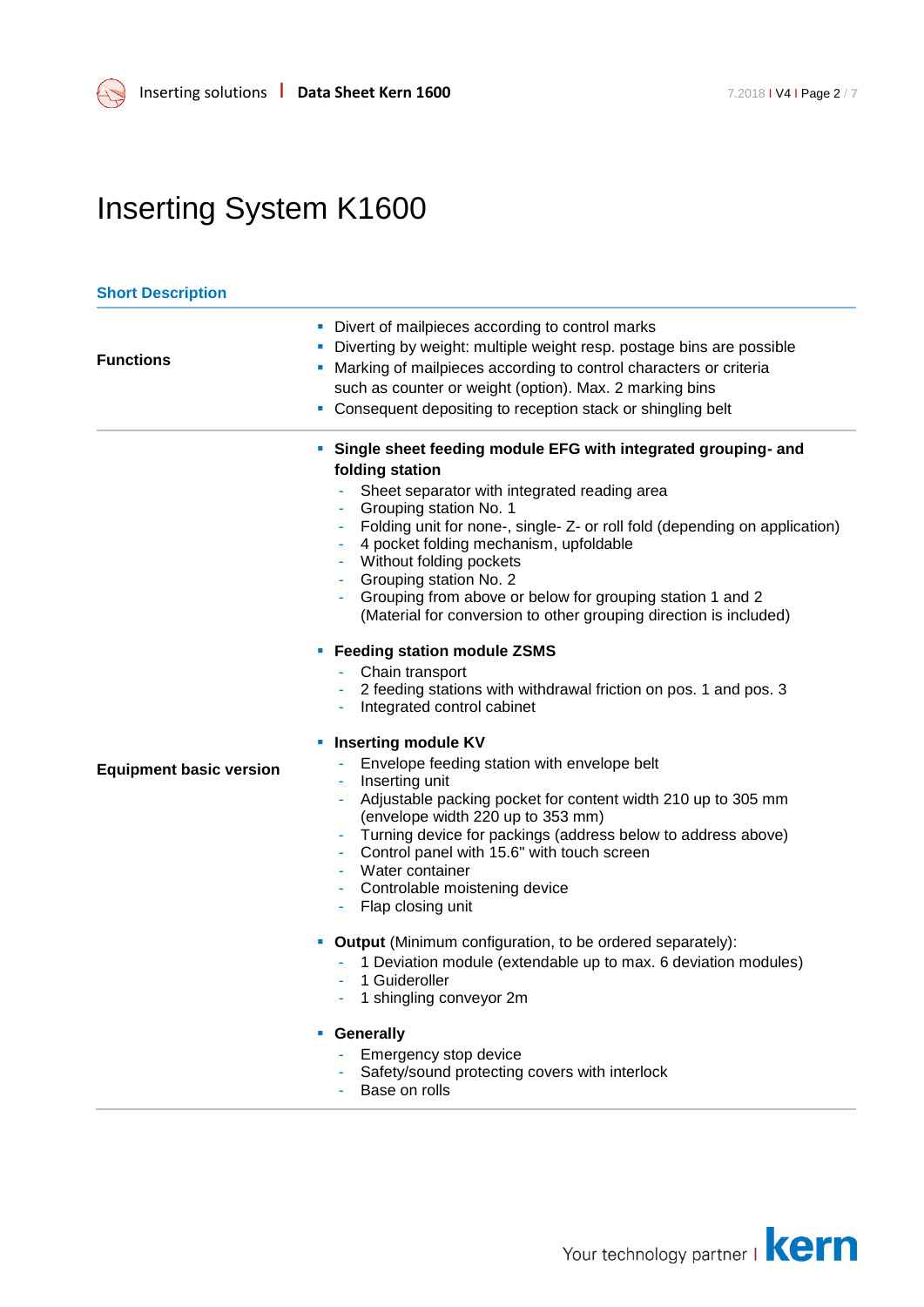

#### **Short Description**

**Options**

- Automatic format setting (setting of: format length on table 1 and 2 of the EFG, width of the lateral guides of the feeding station module ZSM, width of the packing lamellas, envelope height of envelope bin and deflection before sealing unit)
- Kit for aligning the system with uneven ground
- **Sound package for noise reduction**
- Output reading integrated in sealing unit (mail Factory<sup>©</sup> required)

#### **EFG**

- Folding pocket 3mm 220 Pos. 1 to 4 with integrated deviation ruler
- Folding pocket Auto 3mm 220 pos. 1 to 4
- Deviation ruler pos. 1 to 4
- Retention device for grouping on chain for C4-processing > 20 sheets ex EFG
- Processing of short formats < 165 mm ex EFG
- Soft folding rollers
- Transport rollers with increased friction on sheet separator
- Camera reading from above and/or below on feeding module EFG:
- Matrix 300 for Barcode and Datamatrix reading, from above or below
- Cognex IS5400 for OMR reading from above or below, incl. Vision View Panel.
- Combination of Matrix 300 and Cognex possible (Observe mechanical restrictions during adjustment (collision))

#### **ZSM**

- Additional feeding module ZSMO (without control cabinet) with 2 stations on positions 1 and 3 ZSMO can only be used, if on ZSMS 4 feeding stations are available. ZSMS always before the inserter; ZSMO always before the ZSMS
	- Additional feeding station ZSF (Friction) up to max. 8 Stations Retrofit only in pairs
- Feeding station with vacuum support
- Processing of enclosures with thickness > 2.5 mm ex feeding station
- Camera reading from above to feeding station (not yet available)
- Chain bin monitoring
- **Inserter**
	- Flap opener with blowing air assistance
- **Output**
	- Deviation bins
	- Marking bins
	- Marking rolls in red (standard), green, violet
- **Generally**
	- mail*Factory*<sup>©</sup> (no separate client hardware required, because client software runs on system computer)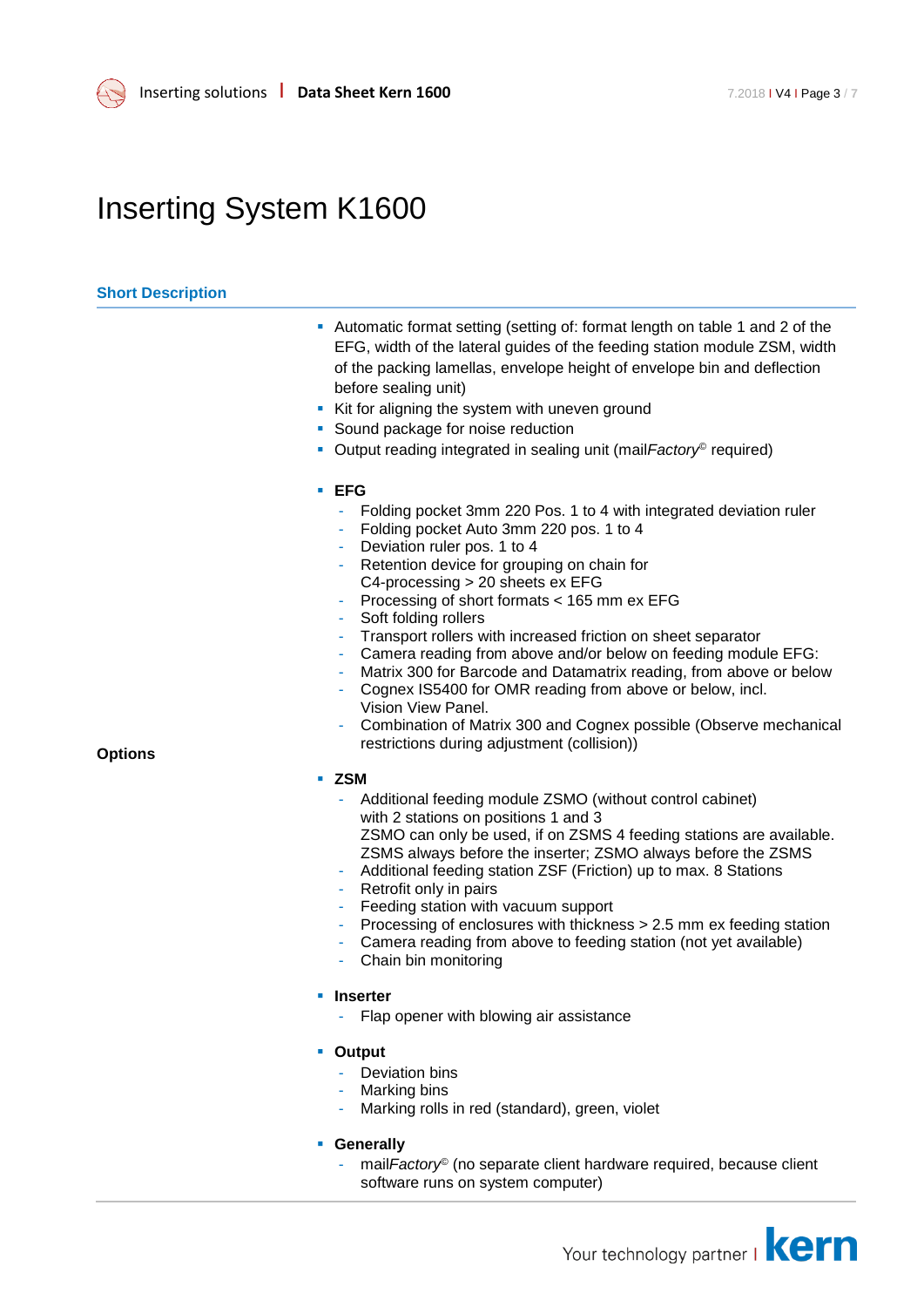| <b>Short Description</b> |                                                   |  |  |
|--------------------------|---------------------------------------------------|--|--|
| Control                  | Industrial-PC processor<br>ш                      |  |  |
| <b>Operation</b>         | Operator panel 15.6" with touch screen            |  |  |
|                          | <b>OMR</b><br>a.                                  |  |  |
| <b>Reading</b>           | Barcode                                           |  |  |
|                          | Datamatrix<br>ш                                   |  |  |
| <b>Monitoring</b>        | Double- or missing sheet                          |  |  |
|                          | Monitoring of the stacks (envelope, ZS, EFG)<br>ш |  |  |
|                          | Level monitoring for water container              |  |  |
|                          | Run monitoring<br>ш                               |  |  |
|                          | Document tracking                                 |  |  |
| Color                    | Signal red, RAL3001                               |  |  |
|                          | Grey aluminium, RAL9007                           |  |  |
|                          | Black grey, RAL7021                               |  |  |
| <b>Construction type</b> | • For continuous operation                        |  |  |
| <b>Safety</b>            | • CE, GS (in progress)                            |  |  |
| <b>Warranty</b>          | 12 months<br>ш                                    |  |  |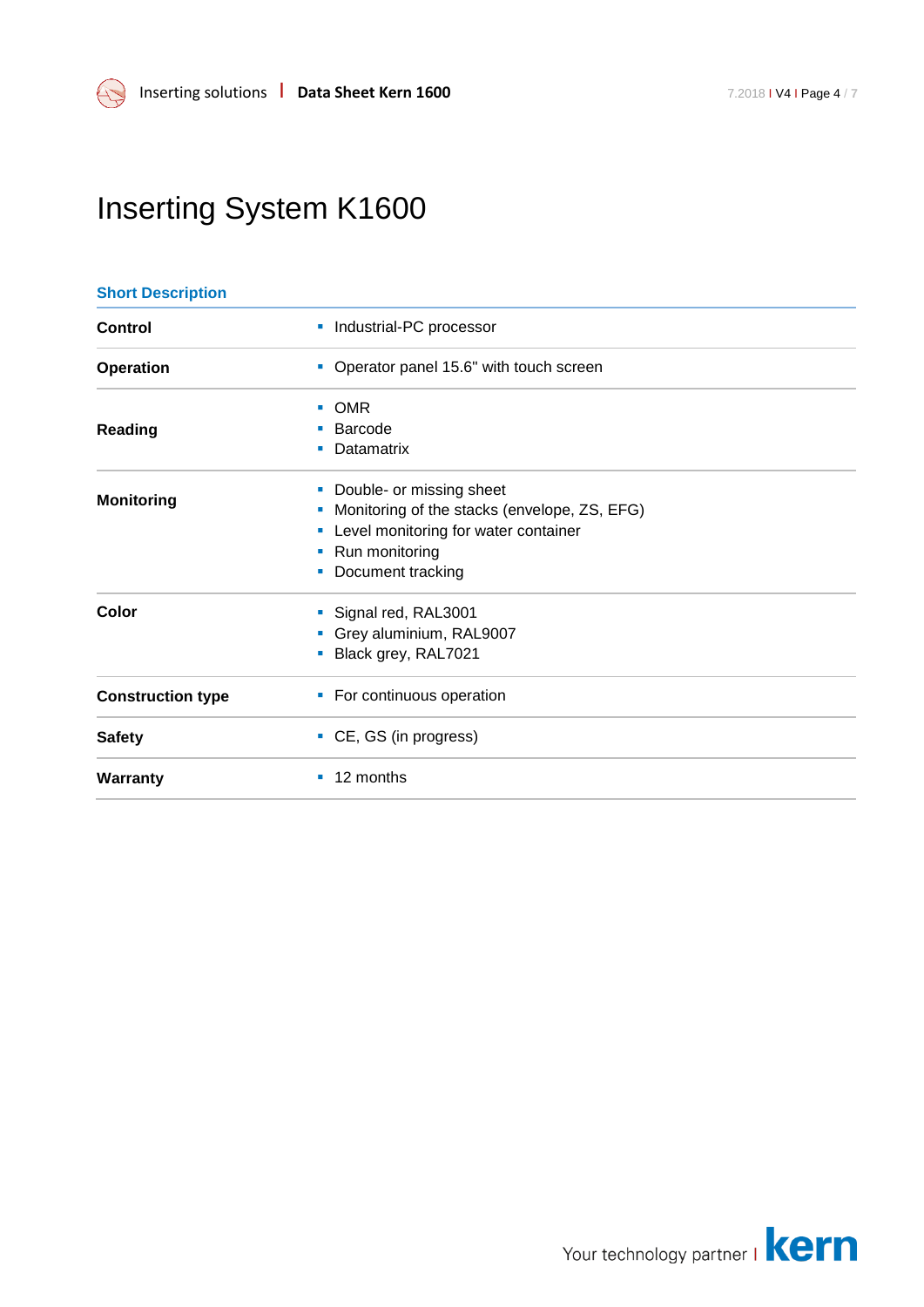### **Technical Data**

| Performance                                    | • Up to 12'000 envelopes/hour for C6/5 and C5 applications<br>• Up to 8'000 envelopes/hour for C4 applications<br>• Paper transport speed EFG 2.8 m/s<br>• Folding speed 2.8 m/s<br>• Packaging transport speed at output 1.5 m/s |                                                                                                                                                                                                                                                                                                               |                                              |
|------------------------------------------------|-----------------------------------------------------------------------------------------------------------------------------------------------------------------------------------------------------------------------------------|---------------------------------------------------------------------------------------------------------------------------------------------------------------------------------------------------------------------------------------------------------------------------------------------------------------|----------------------------------------------|
| Document format area<br>$(W \times L)$         | • Min. 210 $\times$ 165 mm (210 $\times$ 93 mm option)<br>• Max. 305 $\times$ 225 mm                                                                                                                                              |                                                                                                                                                                                                                                                                                                               |                                              |
| Paper weight                                   | $\sqrt{70} - 120$ g/m <sup>2</sup>                                                                                                                                                                                                |                                                                                                                                                                                                                                                                                                               |                                              |
| <b>Grouping thickness (EFG)</b>                | • Up to 4 mm (grouping station 1 up to 1 mm)<br>• Up to 10 mm for C4 applications                                                                                                                                                 |                                                                                                                                                                                                                                                                                                               |                                              |
| <b>Folding capacity</b>                        | Single-Fold up to 8 sheets $(80g/m^2)$<br>up to 5 sheets (80g/m <sup>2</sup> )<br>■ Z-Fold<br>up to 4 sheets $(80g/m2)$<br>• Roll Fold                                                                                            |                                                                                                                                                                                                                                                                                                               |                                              |
| <b>Enclosure format area</b><br>$(W \times L)$ | • Min. 210 $\times$ 93 mm<br>• Max. 305 $\times$ 225 mm                                                                                                                                                                           |                                                                                                                                                                                                                                                                                                               |                                              |
| Paper weight enclosures                        | $\blacksquare$ 70 - 160 g/m <sup>2</sup>                                                                                                                                                                                          |                                                                                                                                                                                                                                                                                                               |                                              |
| <b>Enclosure thickness</b><br>(Friction)       | • Up to 2.5 mm (up to 6 mm option)                                                                                                                                                                                                |                                                                                                                                                                                                                                                                                                               |                                              |
| <b>Envelope format area</b><br>$(W \times L)$  | • Min. 220 $\times$ 105 mm<br>• Max. $353 \times 250$ mm (+/- 1 mm)                                                                                                                                                               |                                                                                                                                                                                                                                                                                                               |                                              |
| Paper weight envelopes                         | $\blacksquare$ 70 – 120 g/m <sup>2</sup>                                                                                                                                                                                          |                                                                                                                                                                                                                                                                                                               |                                              |
| <b>Packing thickness</b>                       | $\blacksquare$ Up to 12.7 mm                                                                                                                                                                                                      |                                                                                                                                                                                                                                                                                                               |                                              |
| <b>Operation languages</b>                     | • German, English, French, others on request                                                                                                                                                                                      |                                                                                                                                                                                                                                                                                                               |                                              |
| Dimensions (L x W x H)                         | Machine 4 ZS (8 ZS):<br>Module EFG:<br>Module ZSMS:<br>Module ZSMO:<br>Module KV-Input:<br>Module KV-Output:<br>Deviation module:<br>Shingling conveyor 2m:                                                                       | 6270 (7710) $\times$ 3630 $\times$ 1380 mm<br>1990 $\times$ 770 $\times$ 1360 mm<br>$1440 \times 1100 \times 1260$ mm<br>1440 $\times$ 770 $\times$ 1220 mm<br>$2090 \times 850 \times 1380$ mm<br>2440 $\times$ 1560 $\times$ 1360 mm<br>$440 \times 410 \times 990$ mm<br>2240 $\times$ 450 $\times$ 970 mm | (shipping: L=2170mm)<br>(shipping: L=2170mm) |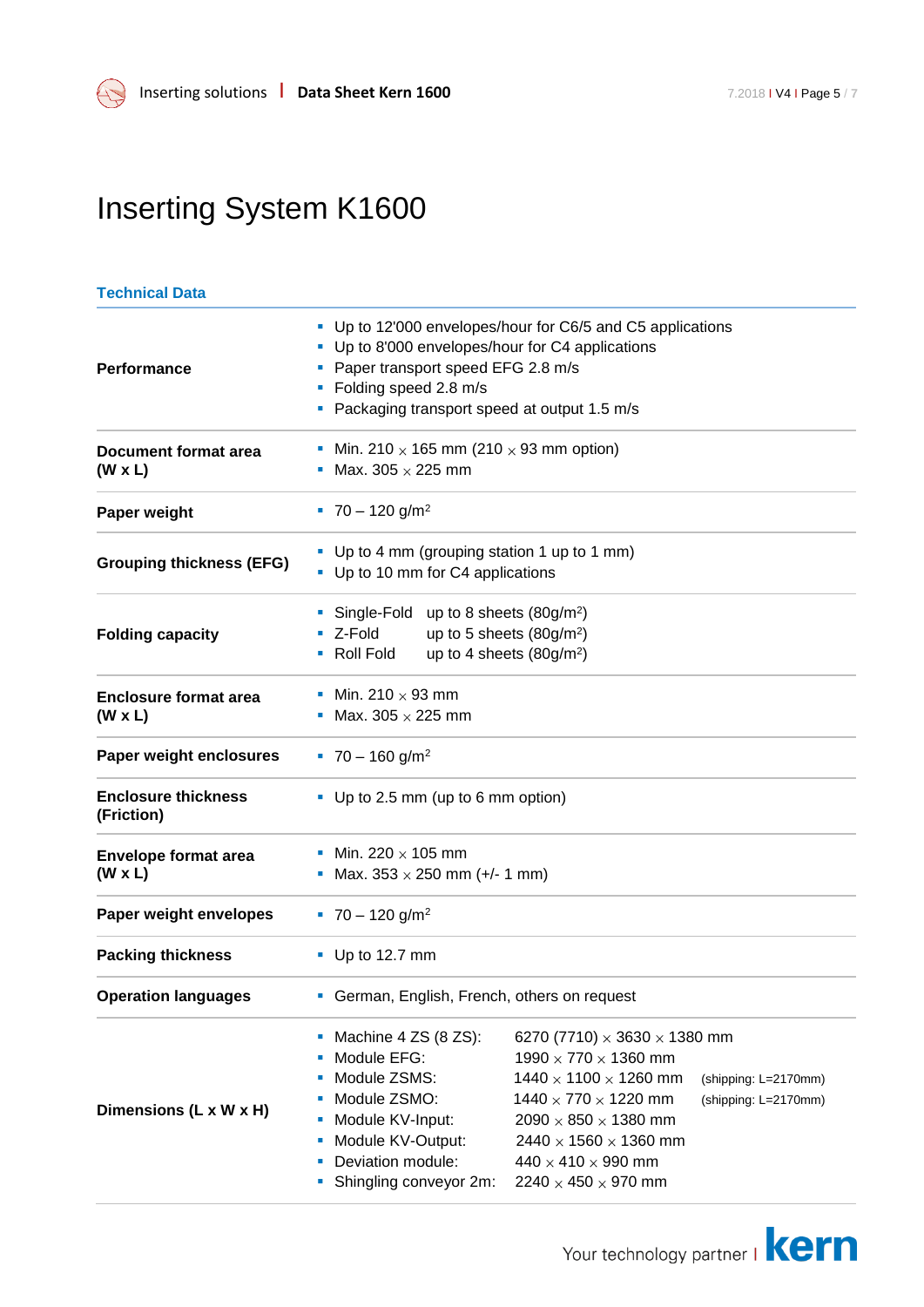#### **Technical Data**

| Weight<br>(without, with packaging) | K1600 EFG-8ZS:<br>Module EFG:<br>Module ZSMS:<br>Module ZSMO:<br>Module KV-Input:<br>ш<br>Module KV-Output:<br>• Deviation module:<br>Shingling conveyor 2m:                                                                                                                                                                                                                                                                                                                                                                                                                                          | 1500, 1800 kg<br>290, 340 kg<br>340, 390 kg<br>200, 250 kg<br>240, 290 kg<br>350, 400 kg<br>36, 38 kg<br>45, 50 kg |  |
|-------------------------------------|-------------------------------------------------------------------------------------------------------------------------------------------------------------------------------------------------------------------------------------------------------------------------------------------------------------------------------------------------------------------------------------------------------------------------------------------------------------------------------------------------------------------------------------------------------------------------------------------------------|--------------------------------------------------------------------------------------------------------------------|--|
| <b>Floor load</b>                   | 170 kg/m <sup>2</sup>                                                                                                                                                                                                                                                                                                                                                                                                                                                                                                                                                                                 |                                                                                                                    |  |
| <b>Point load</b>                   | 120 kg                                                                                                                                                                                                                                                                                                                                                                                                                                                                                                                                                                                                |                                                                                                                    |  |
| Power supply, frequency             | $\bullet$ 3 × 400VAC+NE, 50/60 Hz<br>• Protection by customer side:<br>16 A charakteristic C / 0.035 kA plus FI 300 mA, type B                                                                                                                                                                                                                                                                                                                                                                                                                                                                        |                                                                                                                    |  |
| <b>Power consumption</b>            | $-1500W$                                                                                                                                                                                                                                                                                                                                                                                                                                                                                                                                                                                              |                                                                                                                    |  |
| <b>Heat emission</b>                | $\blacksquare$ 1500 J/s                                                                                                                                                                                                                                                                                                                                                                                                                                                                                                                                                                               |                                                                                                                    |  |
| <b>Compressed air connection</b>    | Not required in basic version<br>Compressed air connection optional<br>Min. pressure in operation: 6 bar<br>Max. pressure in operation: 12 bar<br>Unlubricated air, filter fineness 40um<br>Connection: plug connection 8mm / G 1/8"<br>Option retention device (grouping > 20 sheets on EFG)<br>$\blacksquare$<br>Air consumption at 6 bar approx.: 1 m <sup>3</sup> /h<br>• Option vacuum support feeding stations ZSF<br>Air consumption per station at 3 bar approx.: 6 m <sup>3</sup> /h<br>Option flap opening with blowing air assistance<br>ш<br>Air consumption approx.: 2 m <sup>3</sup> /h |                                                                                                                    |  |
| <b>Noise emission LEQ</b>           | 82.1 dB(A)<br>ш<br>(only valid with option P000958 sound package for inserting system K1600)                                                                                                                                                                                                                                                                                                                                                                                                                                                                                                          |                                                                                                                    |  |